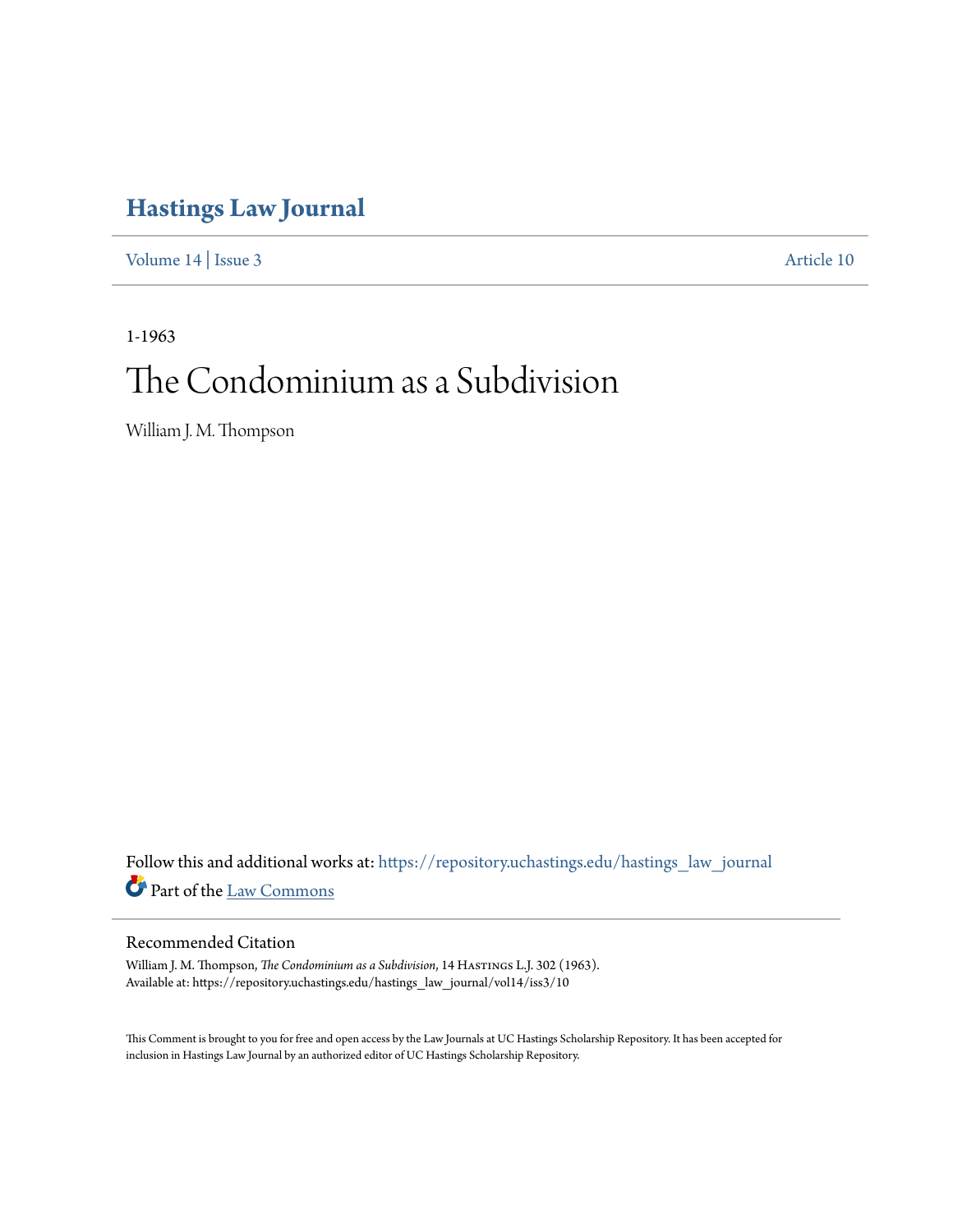### **THE CONDOMINIUM** AS A SUBDIVISION

# *By* WILLIAM **J.** M. **THOMPSON\***

ALTHOUGH the condominium concept is ancient even in terms of the venerable law of property, having been traced back to the time of the Romans,' it has been almost ignored in Anglo-American law until recent years. This lack of attention is pointed up **by** the fact that the word itself is omitted from some standard legal dictionaries. Elsewhere, it has been tersely defined as "a form of common ownership"<sup>2</sup> or, more aptly, as "common ownership **by** two or more persons holding undivided fractional shares in the same property and having the right to alienate their shares resembling tenancy in common in Anglo-American law rather than joint tenancy with its right of survivorship."<sup>3</sup>

As applied with growing interest today to apartment house projects, the condominium embraces a fee simple in an apartment and possibly balcony, storage and garage space, plus an undivided interest in common areas such as the structural parts of the building, elevators, hallways and entrances.<sup>4</sup> The fee includes the interior surface walls of the apartment and the airspace enclosed **by** them.5

At first glance this stacked ownership of cubes of airspace within a building bears obvious resemblance to a subdivision. Instead of merely parcelling out plots of the earth's surface **by** vertical divisions, the developer has turned his subdivision on end, as it were, and sold off the developed airspace above the land along with an undivided interest in the underlying land. From the apartment owner's point of view, the similarity is reinforced **by** his fee ownership of his "castle in the air" as opposed to the exclusive right to use a particular apartment which he would receive in the conventional community apartment project.<sup>6</sup>

To a certain extent public interest in or concern with the impact of such a subdivision is similar to that involved in subdivision and im-

**<sup>\*</sup>** Member, Second Year class.

**<sup>\*</sup>** Borgwardt, *The Condominium,* **36 CAL. S. BAR J. 603 (1961).**

<sup>2</sup> *Ibid.*

<sup>&#</sup>x27; WEBSTER'S **THIRD NEW INTERNATIONAL** DICTIONARY 473 **(3d** ed. **1961).**

<sup>&#</sup>x27;Comment, **50 CALIF.** L **REV.** 299, **301 (1962).**

*<sup>5</sup> Ibid.*

<sup>&#</sup>x27;Barber, *Community Apartment Project,* 36 CAL. **S.** BAR **J.** 310 (1961); **CAL. Bus.** & **PROF. CODE §** 11004.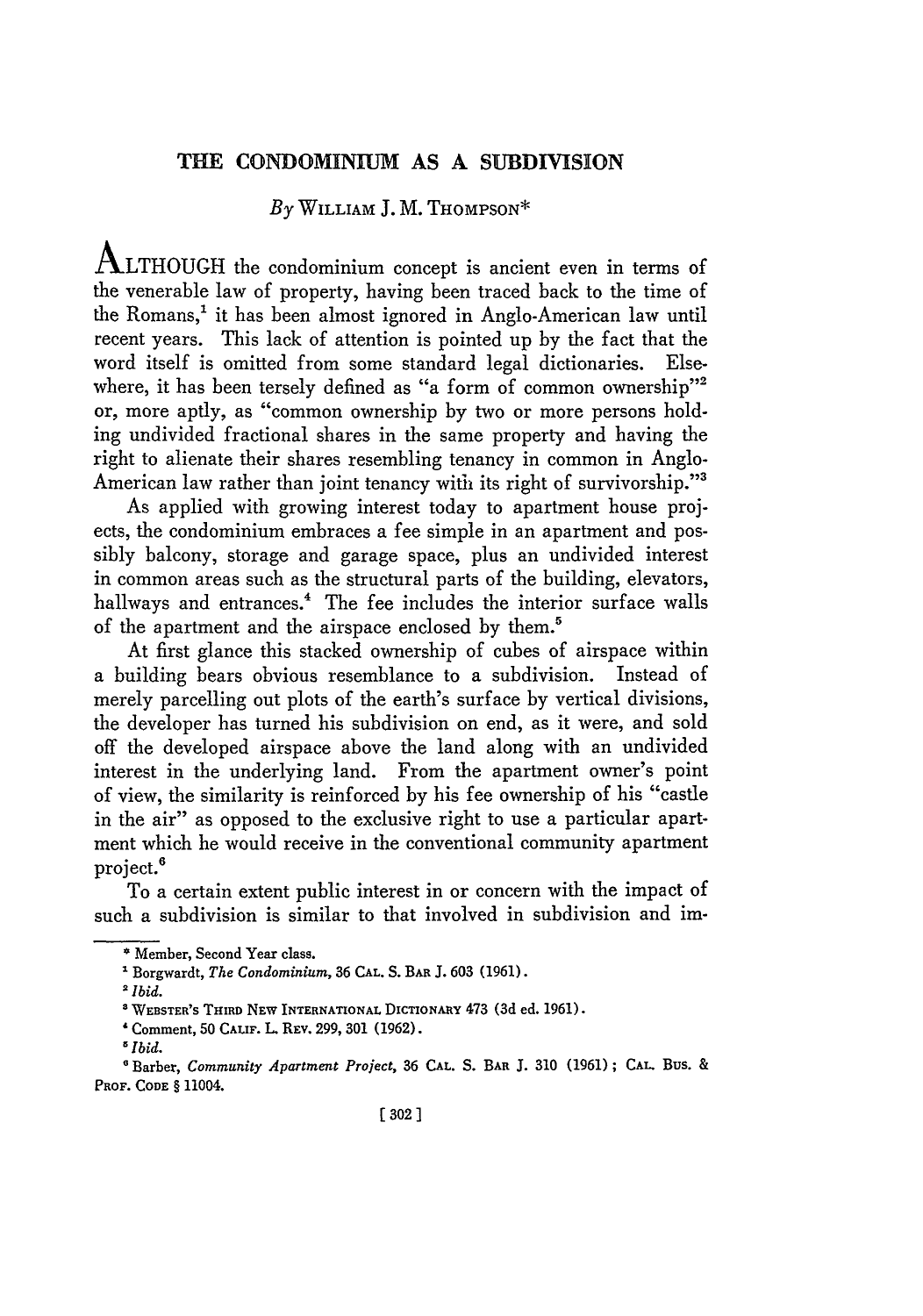provement of a tract of vacant land. The quality and nature of the structure will have its effect on its neighborhood and will throw added burdens on community schools, services and transportation facilities like those imposed by an influx of population in a conventional subdivision. Also, there exists the problem of protecting the condominium purchaser himself, who is certainly as vulnerable to victimization as the subdivision lot purchaser. The consideration of taxpayer relief from expenses of new streets and connecting roads, which is an important factor in the control of conventional subdivisions,' may also be important in the erection of a condominium apartment building, unless the existing street grid is adequate to serve the increased population.

Whether or not the condominium should be classified as a subdivision seems to depend on the answers to several questions. Is it possible to create such an interest? If possible, does the project come within the language of the Subdivided Lands Act<sup>8</sup> and/or the Subdivision Map Act?<sup>9</sup> Are judicial interpretation and legislative amendments tending to restrict or enlarge the scope of application of these acts?

#### *Property Interests in Airspace*

Horizontal, as well as vertical, division of land below the surface seems well established in California<sup>10</sup> and other states.<sup>11</sup>

While the more difficult concept of conveying a separate interest in airspace above the surface does not appear to have been decided precisely,<sup>12</sup> there are indications that it is possible. The property owner's rights in the airspace above the surface are well established, *at least to the extent that he can occupy or use the space."3* His right to reserve airspace above a certain level when conveying the surface $<sup>14</sup>$ </sup>

**"** Cobban Realty Co. v. Donlan, **51** Mont. 58, 149 Pac. 484 (1915) (virtually unlimited number of estates, perpendicular or horizontal, possible); Caldwell v. Fulton, 31 Pa. 475 (1858) (minerals, surface interest separated); Texas Co. v. Daugherty, **107** Tex. 226, **176** S.W. 717, L.R.A. (1917F) 989 **(1915)** (surface, subterranean strata may be separated) **;** see Ball, *Division into Horizontal Strata of the Landscape Above the Surface,* 39 YALE **L.J. <sup>616</sup>**(1930). *<sup>1</sup> 2Ball, supra* note 11 at 657. '

 $5$  Dan, supra note 11 at 057.<br><sup>18 Ti</sup>nited States v. Causby, 328 U.S. 256 (1946).

"Pearson v. Matheson, 102 S.C. 377, **86** S.E. **1063** (1915).

**<sup>7</sup>**City of Buena Park v. Boyar, **186** Cal. **App.** 2d **61,** 8 Cal. Rptr. 674 **(1960).**

*<sup>8</sup>* **CAL BUS.** & **PROF. CODE** *§§* 11000-11202.

**<sup>9</sup> CAL.** Bus. & PROF. **CODE** *§§* 11500-11641.

*<sup>1</sup>o In re* Waltz, **197** Cal. 263, 240 Pac. **19 (1925)** (mineral rights, surface interest separated) ; Graciosa Oil Co. v. Santa Barbara County, 155 Cal. 140, 99 **Pae.** 483, 20 L.R.A. (N.s.) 211 (1909) ("land may be divided horizontally as well as vertically. **. .** .") ; Callahan v. Martin, 3 Cal. 2d **110,** 43 P.2d 788, **101** A.L.R. **871** (1935) (oil rights separated from fee).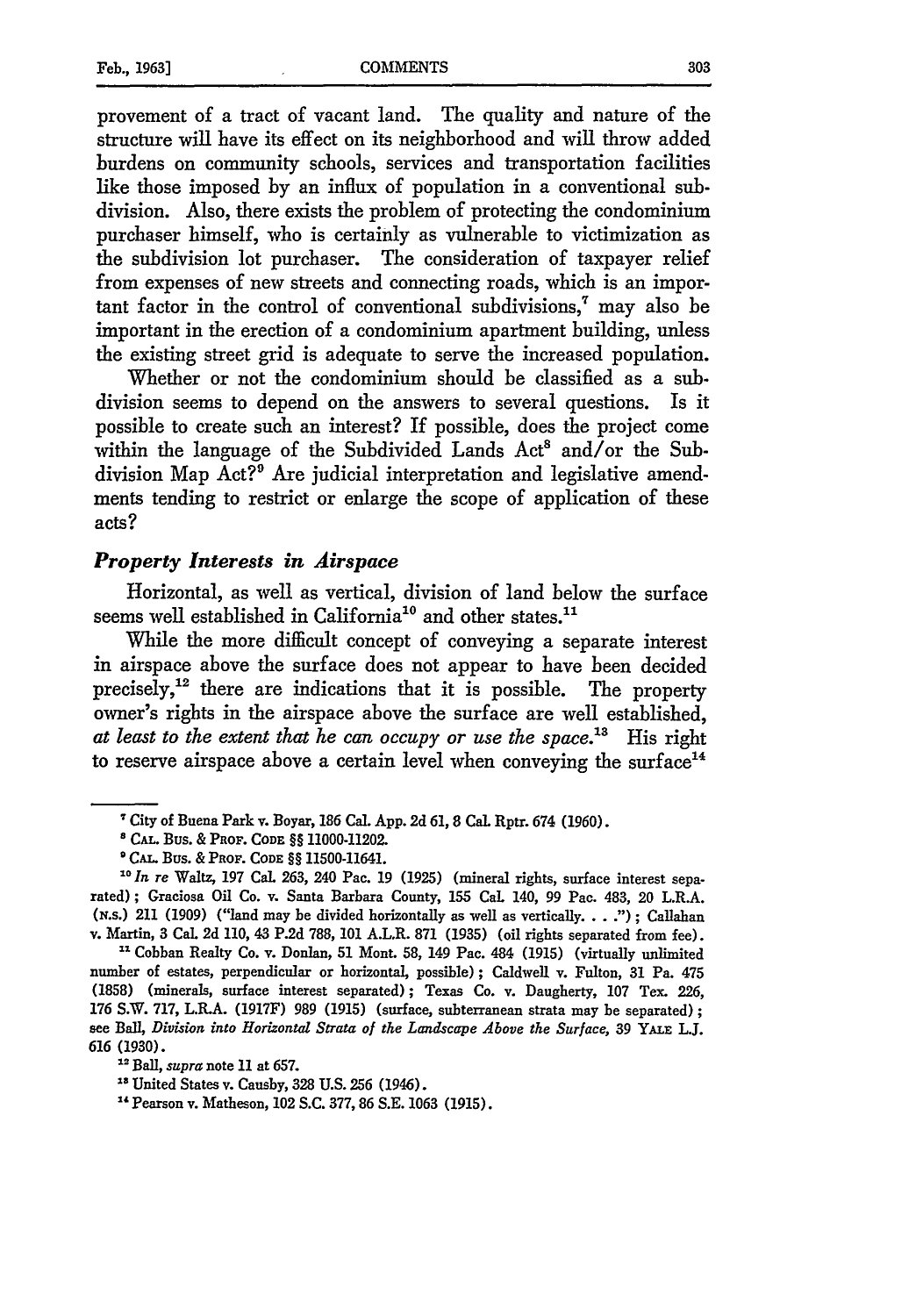and the right of separate ownership in the upper floor of a building<sup>15</sup> have been recognized.

Carrying the example a step further, a municipality's right to vacate an alley a certain distance above the ground was upheld in *Taft v. Washington Mut. Say. Bank. <sup>6</sup>*

In California, conveyance of the second story of a building was held valid in two early cases.<sup>17</sup>

#### *Subdivided Lands Act*

The Subdivided Lands Act,<sup>18</sup> as derived from a number of enactments and amendments from 1919 until the present, basically requires that the developer notify the Real Estate Commissioner concerning details of his proposed subdivision before the subdivided lands are offered for sale or lease.<sup>19</sup> Provision is made for subsequent investigation of the project,<sup>20</sup> for issuance of a public report by the commissioner, $21$  and for delivery of a copy of the report to the prospective customer before he purchases or leases the property.<sup>22</sup>

From the earliest decisions applying the measure, the courts have found the purpose of the act was to provide protection and information for the individual members of the buying public<sup>23</sup> and to prevent fraud.<sup>24</sup>

In the first section of the act, it is declared that " '[s]ubdivided lands' and 'subdivision' refer to improved or unimproved land or lands divided or proposed to be divided for the purpose of sale or lease or financing **. . .**into five or more lots or parcels. **. . ."** with exclusion of large tracts except in the case of sale for oil and gas purposes.<sup>25</sup> "Land" is defined elsewhere as "the solid material of the earth, whatever may be the ingredients of which it is composed, whether

**<sup>23</sup>**Smith v. Bach, 183 Cal. 259, 191 Pac. 14 (1920); Barrett v. Hammer Builders, Inc., 195 Cal. App. 2d 305, 16 Cal. Rptr. 49 (1961); Westbrook v. Summerfield, Roberts & McArthur, Inc., 154 Cal. App. 2d 761, 316 P.2d **691** (1957).

**"t** *In* re Sidebotham, 12 Cal. 2d 434, 85 P.2d 453, 122 A.L.R. 496 (1938) ; Cowell v. Clark, <sup>37</sup>Cal. App. 2d 255, 99 P.2d 594 (1940). **" CAL.** Bus. & PROF. **CODE** § 11000.

**<sup>15</sup>**Weaver v. Osborne, 154 Iowa 10, 134 N.W. 103 (1912) ; Piper v. Taylor, 48 N.D. 967, 188 N.W. 171 (1922).

**<sup>&</sup>quot;0** 127 Wash. 503, 221 Pac. 604 (1923).

*<sup>17</sup>*Thompson v. McKay, 41 Cal. 221 (1871) ; Galland v. Jackman, **26** Cal. 79, 85 Am. DEC. 172 (1864).

**<sup>&#</sup>x27;s CAL. BUS.** & **PROF. CODE** §§ 11000-11202.

**<sup>&#</sup>x27;g CAL. BUS.** & PROF. **CODE** §§ 11010-11010.5.

**<sup>20</sup> CAL.** Bus. & PROF. **CODE** §§ 11014-11016.

**<sup>,</sup>' CAL.** Bus. & PROF. **CODE** § 11018.

**<sup>&#</sup>x27; CAL.** Bus. & PROF. **CODE** § 11018.1.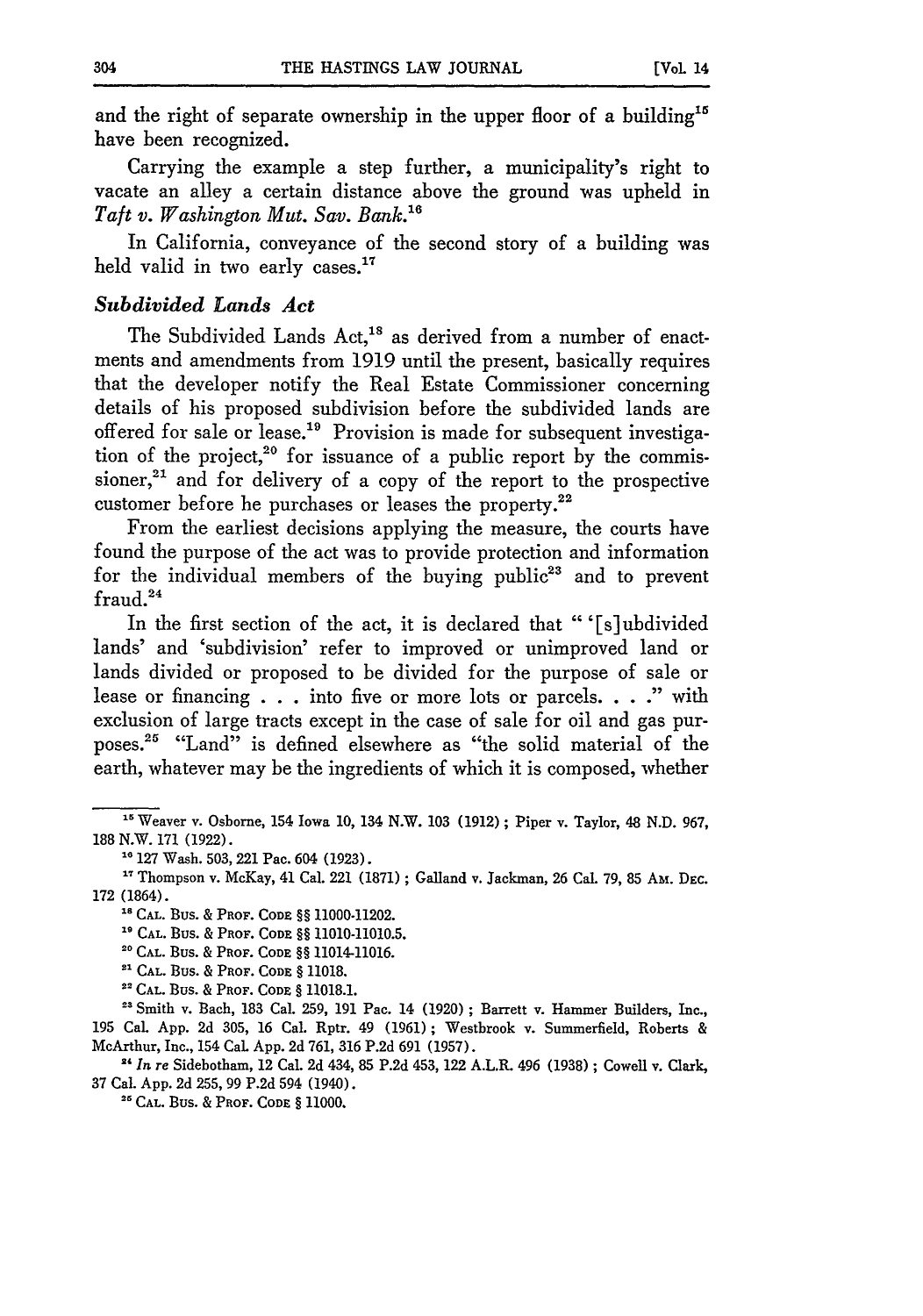soil, rock, or other substance."<sup>26</sup> This definition appears to suggest that the condominium project, being in effect a division of the airspace, would not fall within the term "land." However, the courts have found that word sufficiently elastic to cover such diverse property interests as mineral rights,  $27$  oil and gas leases,  $28$  leasehold,  $29$  and even riparian rights. <sup>80</sup>

The words "lots or parcels" have been subject to broad construction, also. The California Attorney General's office has indicated that, as used in the section, they refer not only to the tangible surface of the earth but also to an estate or interest in real property.<sup>31</sup> Thus a grantee of a deed who received an undivided interest in real estate plus exclusive occupancy of an apartment was considered to receive a lot or parcel in the meaning of the code definition of a subdivision.<sup>32</sup>

#### *Subdivision Map Act*

The Subdivision Map Act<sup>33</sup> provides that governing bodies of cities and counties shall control design and improvement of subdivisions<sup>34</sup> in line with other provisions of the chapter and with local ordinances.<sup>35</sup> Cities and counties are required to formulate such regulations under section 11525 of the Business and Professions Code. The chapter and ordinances also govern survey data of subdivisions, form and content of tentative and final maps and procedure to be followed in securing official approval.<sup>36</sup>

Two of the main purposes of the act, according to the courts, are to require the subdivider to do the original work of putting streets in proper condition before a city or county takes over maintenance<sup>37</sup> and to require installation of drainage systems."8 General control of

**"117 CAL.** Ors. An'v GEN. **79** (1951).

**<sup>U</sup>CAL. CIV. CODE** § **659.**

*<sup>&</sup>quot;In re* Waltz, 197 Cal. **263,** 240 Pac. **19 (1925);** McKeon v. Bisbee, **9 Cal. 137, 70 Am. DEc.** 642 **(1858).**

<sup>&</sup>lt;sup>28</sup> Standard Oil Co. of California v. John P. Mills Organization, 3 Cal. 2d 128, 43 P.2d **797** (1935) ; Callahan v. Martin, 3 Cal. 2d 110, 43 **P.2d 788, 101** A.LR. 871 (1935) **;** Cowell v. Clark, **37** Cal. **App.** 2d 255, **99 P.2d** 594 (1940). "State v. Moore, 12 Cal. **56** (1859).

**<sup>&</sup>quot;** Rose v. Mesmer, 142 Cal. 322, 75 Pa. **905** (1904).

**<sup>32</sup>***Id.* at **82.**

**<sup>&</sup>quot;CAL.** Bus. **& PROF. CODE** §§ 11500-11641.

**<sup>,</sup>CAI..** Bus. & **PROF. CODE § 11525.**

**<sup>&</sup>quot;CAL.** Bus. & PROF. **CODE §** 11526.

**<sup>&</sup>quot;CAL. Bus.** & PROF. **CODE § 11526.**

<sup>&</sup>quot;Evola v. Wendt Construction Co, **170** Cal. **App.** 2d 21, **338 P.2d** 498 **(1959);** Hoover **v. Kern County, 118 Cal. App.** 2d **139,257 P.2d** 492 **(1953).**

**<sup>&</sup>quot;'** City of Buena Park v. Boyar, **186** Cal. **App.** 2d **61,** 8 Cal. Rptr. 674 **(1960).**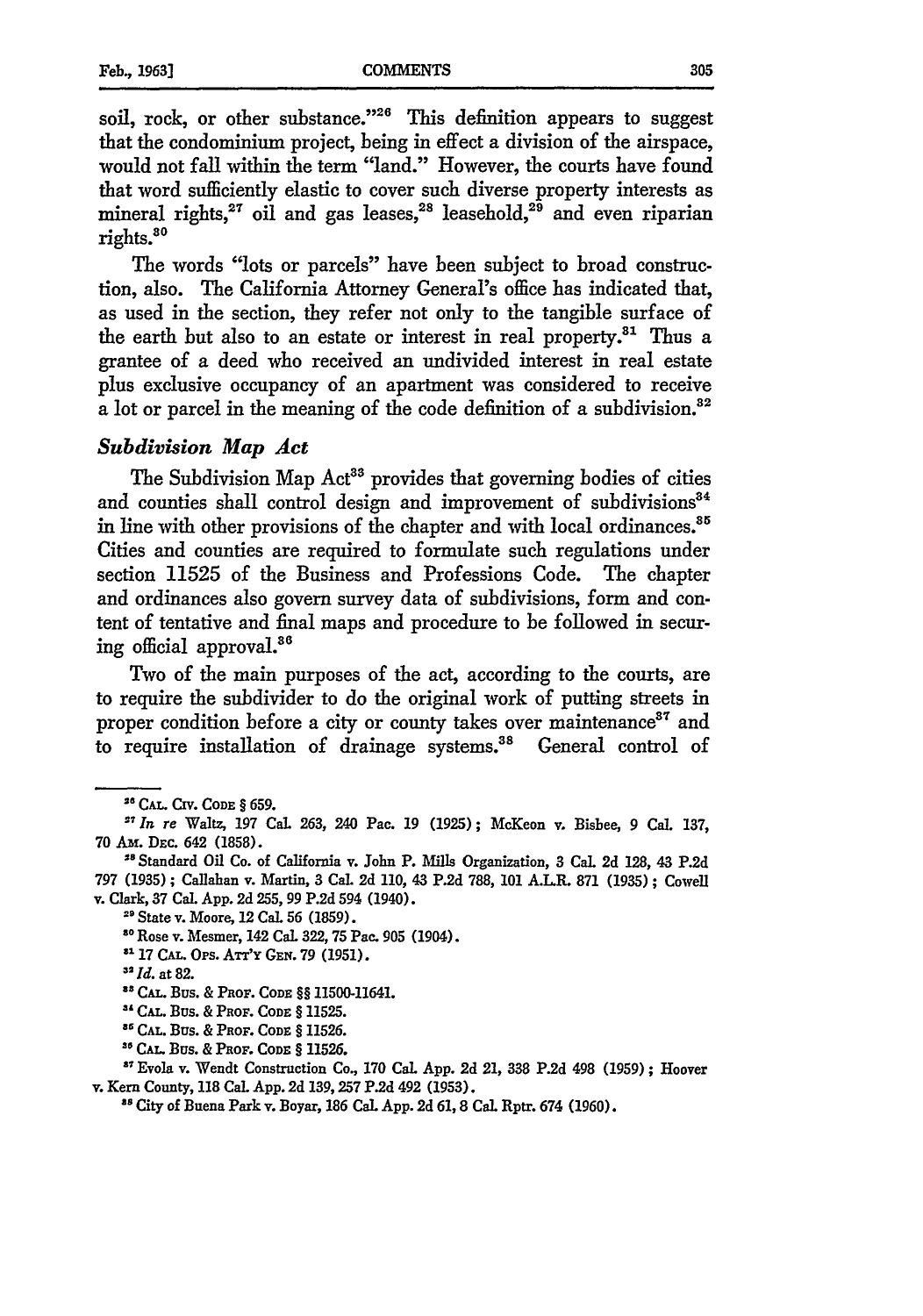design and development of subdivisions in relation to adjoining areas also is a basic purpose.<sup>39</sup>

The act defines "subdivision" as referring to "any real property **. . .**shown on the latest adopted county tax roll as a unit or as contiguous units, which is divided for the purpose of sale or lease **. . .** by any subdivider into five or more parcels within any one-year period. **. . ."0** Certain exclusions are provided in the same section which will be considered later.

The Act specifically provides<sup>41</sup> that definitions therein apply only to the provisions of the chapter. Accordingly, the qualification of a one-year period is applied to the act of subdividing or mapping, while the Subdivided Lands Act has no time limitation and must be complied with whether sales are made within one year or over a longer period.<sup>42</sup> Additionally, the courts have found that cities and counties have broad powers to adopt local ordinances supplemental to the Act<sup>43</sup> provided they are not in conflict with the measure.<sup>44</sup>

#### *Precedents*

The general proposition of such public control of real estate development has been long accepted by California<sup>45</sup> and other courts.<sup>46</sup> Over the last twenty years California court decisions and legislation alike have tended toward broader applications of both Acts. The trend was particularly noticeable in *People v. Embassy Realty Associates,*  $Inc^{47}$  and its aftermath in the legislature the following year. At the time the case was decided, section 11000 of the Business and Professions Code declared that "'[s]ubdivided lands' and 'subdivision' refer to land or lands divided. **. . ."** This language was held to have no reference to improved city lots. In reaching this conclusion the opinion observed that state courts apparently had in mind the common meaning of the word subdivision as referring to division of a tract of unimproved land into smaller lots. However, in 1947, the legislature amended the definition to refer to *improved or unimproved*

" Euclid v. Ambler Co., **272 U.S. 365 (1926).**

**<sup>&</sup>quot;** Kelber v. City of Upland, **155** CaL **App. 2d 631, 318 P.2d 561 (1957) ;** Taylor, *Current Problems in California Subdivision Control,* **13 HASTINGS LJ.** 344 **(1962).**

**<sup>&#</sup>x27;o CAL.** Bus. **&** PROF. **CODE § 11535.**

**<sup>41</sup>CAL.** Bus. **&** PROF. **CODE § 11501.**

**<sup>&</sup>quot;5 CAL.** Ops. **ATT'Y GEN. 108** (1945).

Longridge Estates v. City of Los Angeles, **183** Cal. **App. 2d 533, 6** Cal. **Rptr. 900 (1960).**

**<sup>&</sup>quot;** Kelber v. City of Upland, **155** Cal. **App. 2d 631, 318 P.2d 561 (1957).**

<sup>&</sup>quot; Miller v. Board of Public Works of the City of Los Angeles, **195** Cal **477,** 234 Pac. **381, 38** A.L.R. 1479 **(1925).**

**<sup>&</sup>quot; 73** Cal. **App. 2d 901, 167 P.2d 797** (1946).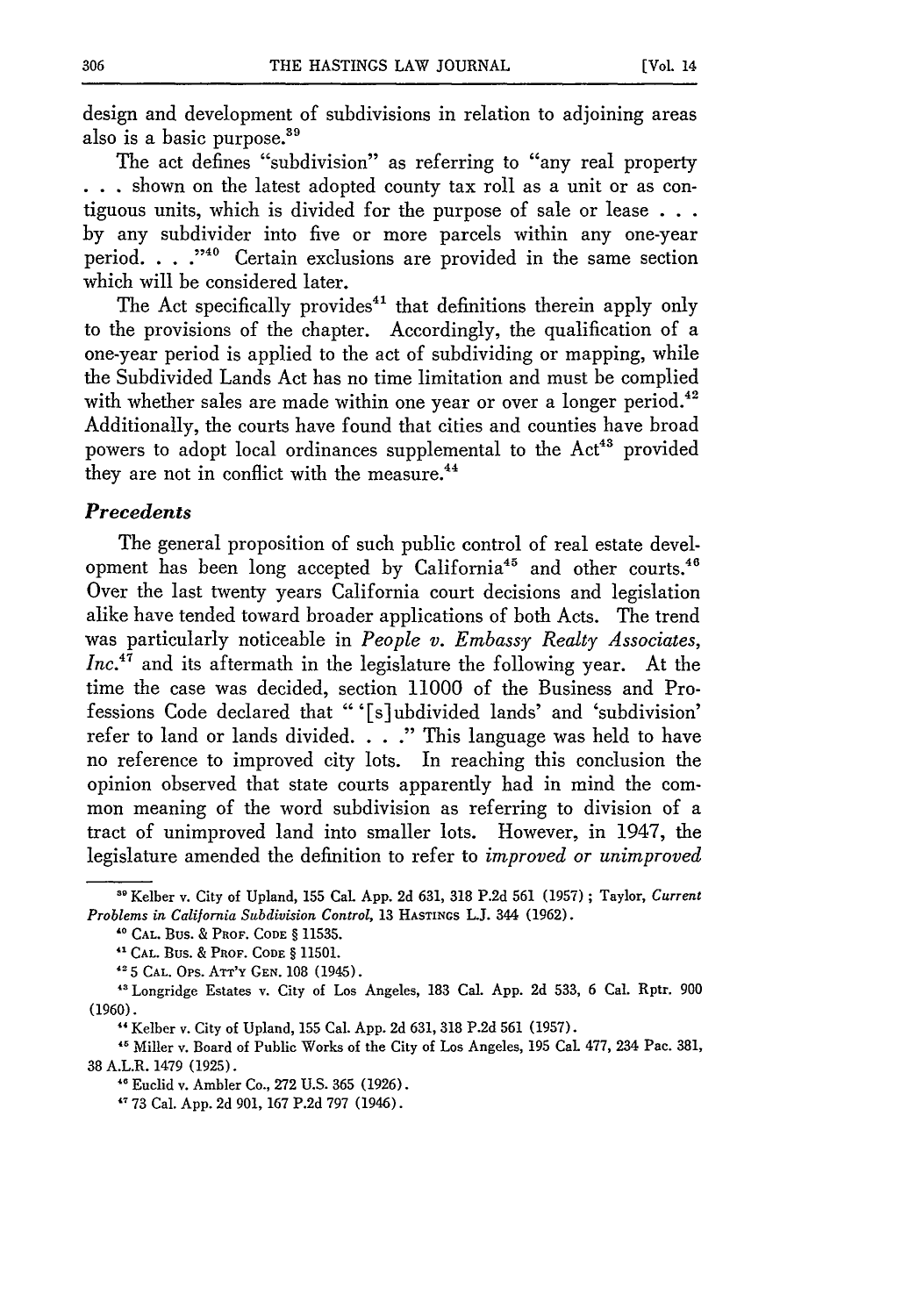lands with the apparent purpose of nullifying the *Embassy Realty* case and bringing improved city lots within the area covered by the Subdivided Lands Act.<sup>48</sup>

Six years later, a further step was taken to spell out the coverage of the act in *Bachenheimer v. Palm Springs Management Corp."9* That case involved a 38-unit development in which the individual "purchaser" received a ninety-nine year lease to his lot and ownership of a bungalow built on it in return for installment payments over a period of years. The court declared that it entertained no doubt that the project constituted subdivided lands under the statute.<sup>50</sup>

Meanwhile, in 1951, the office of the attorney general issued an opinion that the initial offering of units in a community apartment house project (in which the grantee received an undivided interest in the property and exclusive occupancy of an apartment) was within the terms of the Subdivided Lands Act.<sup>51</sup>

In 1955, the legislature added section 11004 to the Business and Professions Code,<sup>52</sup> making such projects specifically subject to the entire *part* of the Code, *i.e.,* both the Subdivided Lands Act and Subdivision Map Act. In a 1961 opinion<sup>53</sup> this construction was given to the section by the attorney general's office in finding conveyances of an undivided interest in a tract plus exclusive right to occupy a unit to be subject to the Subdivision Map Act. An earlier opinion<sup>54</sup> that conveyances of undivided interests in a tract did not come under sub. division laws was distinguished as applying to cases where only the undivided interest passed to the purchaser without the exclusive right to occupy part of the tract.

Along with these legislative and administrative developments, modifying and applying the regulatory statutes to new situations as they arose, court rulings emphasized the broad coverage of the basic statutes. In *Cowell v. Clark*,<sup>55</sup> the court held that the Subdivided Lands Act applied to the subdivision of an oil and gas lease. A similar result was reached in *People v. Gallinger56* where the subdivider executed assignments of parts of a forty-acre tract which he held under a lease from New Mexico.

- **"** 116 Cal. App. 2d 580,254 P.2d 153 (1953).
- **30 Id.** at 587, 254 P.2d at 157.
- **51** 17 **CAL.** Ops. AT'Y GEN. 79 (1951).
- **<sup>52</sup>**Cal. Stat. 1955, c. 1013 § 2, p. 1924.
- **"** 38 **CAL.** OPs. **Anfy GEN.** 125 (1961).

**<sup>48</sup>**17 **CAL.** *Ops.* ATT'Y *GEN.* 79 (1951).

**<sup>&</sup>quot; CAL.** Ops. **ATT'Y** GEN. No. 9020, November 13, 1933.

<sup>&</sup>quot;37 Cal. App. **2d** 255, 99 **P.2d** 594 (1940).

<sup>&</sup>quot;37 Cal. App. 2d 261, 99 P.2d **597** (1940).